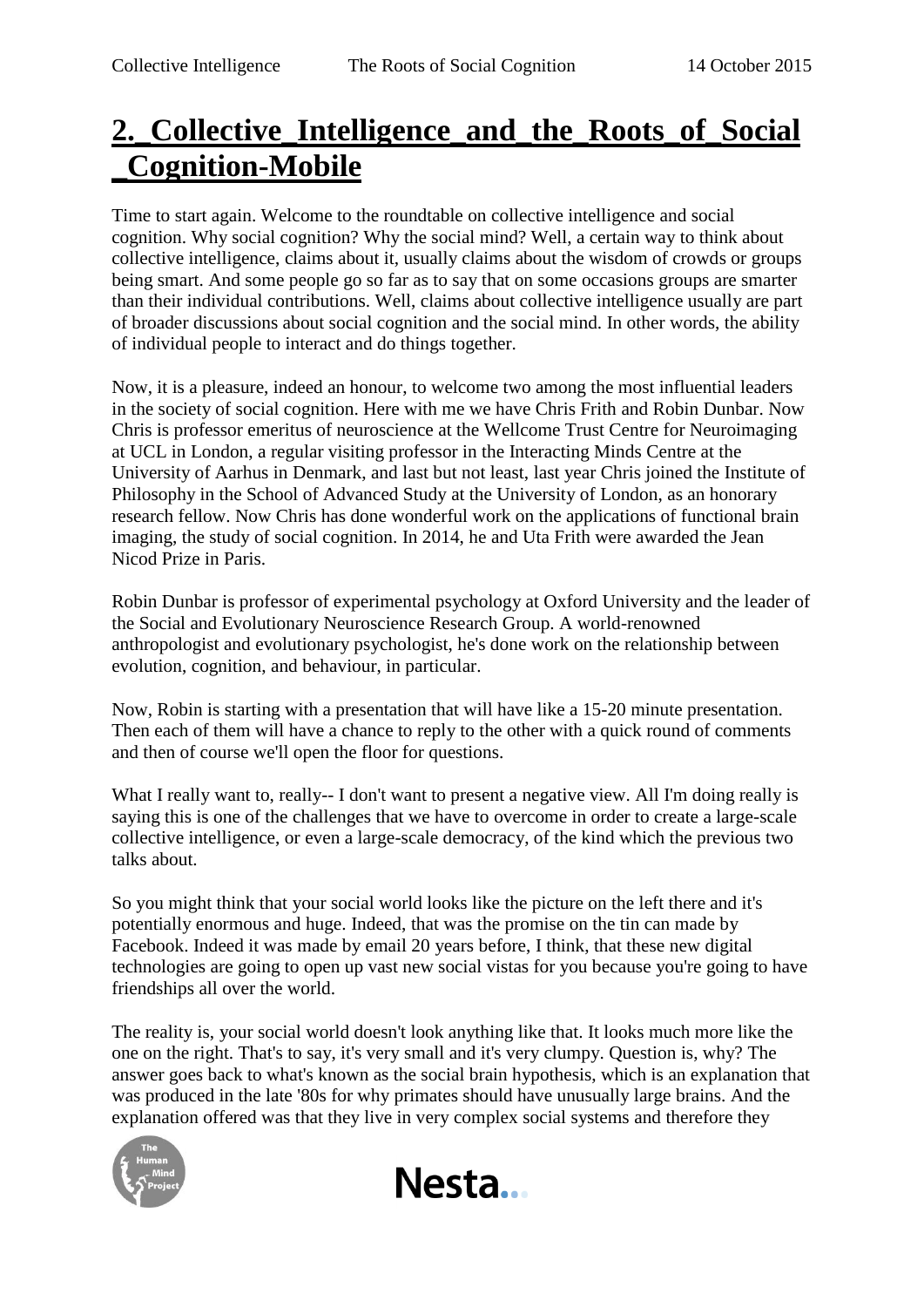basically need a very big computer to handle that constant dynamic complexity of relationships in those social systems.

And that's a consequence of the kind of bonded social systems that primates, in particular, have. They exhibit these kind of intensely bonded relationships universally, across the whole order, at least for the Anthropoid primates, and are very different in that sense to the kind of social sociality found in other groups of mammals, with a few exceptions. Some of the exceptions, a group like the horses, the horse family, the dolphin family, but we worry about those.

For primates, the key issue is that if you plot social group size, as I've done here, against a measure of effectively the size of the brain, and particularly the neocortex, then you get what turns out to be a series of greyed lines, in which species lie quite close to what seemed to be quite strict grades in which if you live in a big group you have to have a big brain. But the grades reflect as you move-- I've shown two monkey grades there in blue and the ape grade to the right-- as you move from left to right, you're going through increasing social and cognitive complexity as the species involved support more complex, socially complex groups.

Well if you plug humans into this, you get to the ape line. That is, you get an estimated group size for humans of 150, which is now known thanks to Facebook as a well-known emporium of science as Dunbar's number. Question is, do we actually live in such small groups, given what we actually have behind us after the window as it were. The answer seems to be yes.

So on the left is just some casual observations of organisations, which occur in that sort of size as the typical size. And one to 200 is really the outer limits on the prediction round, that prediction of 150 for humans, and actually reflects the size of typical ranges variation the size of human social networks. On the right hand side, various quantitative studies, which show the real data behind this. All of these, some of them and looking at top down at the way the world is structured as it were, others are looking bottom up at your personal social network. All of them pinpoint this figure of 150 as the typical value. Again, with lots of variation, individual variation, around that. But still, this figure keeps coming up.

So it looks like there's a natural size, if you like, an actual structure to human organisations. Part of the reason for that comes from the fact that, aside from the cognitive constraint, which is what I've sort of really been talking about up till now, the brain size effect, it is a timing constraint. That we simply cannot get round and talk to people. And these are data, which Dezecache collected in Oxford some years ago now, looking at this natural size of conversation groups. And basically what's plotted there in the dark upper lines, the relevant one for the moment is the number of people engaged in conversation together, plotted against the size of the social group they were actually in at the time.

You can see conversation group, the number of people paying attention to the speaker, including the speaker, rises to an upper limit of somewhere around about three and a half to four people. You simply cannot get more than four people in the conversation. If you have more than-- when the fifth person joins, I will bet you a case of champagne that within half a minute-- sorry, Mattia will bet you a case of champagne-- within half a minute that will be



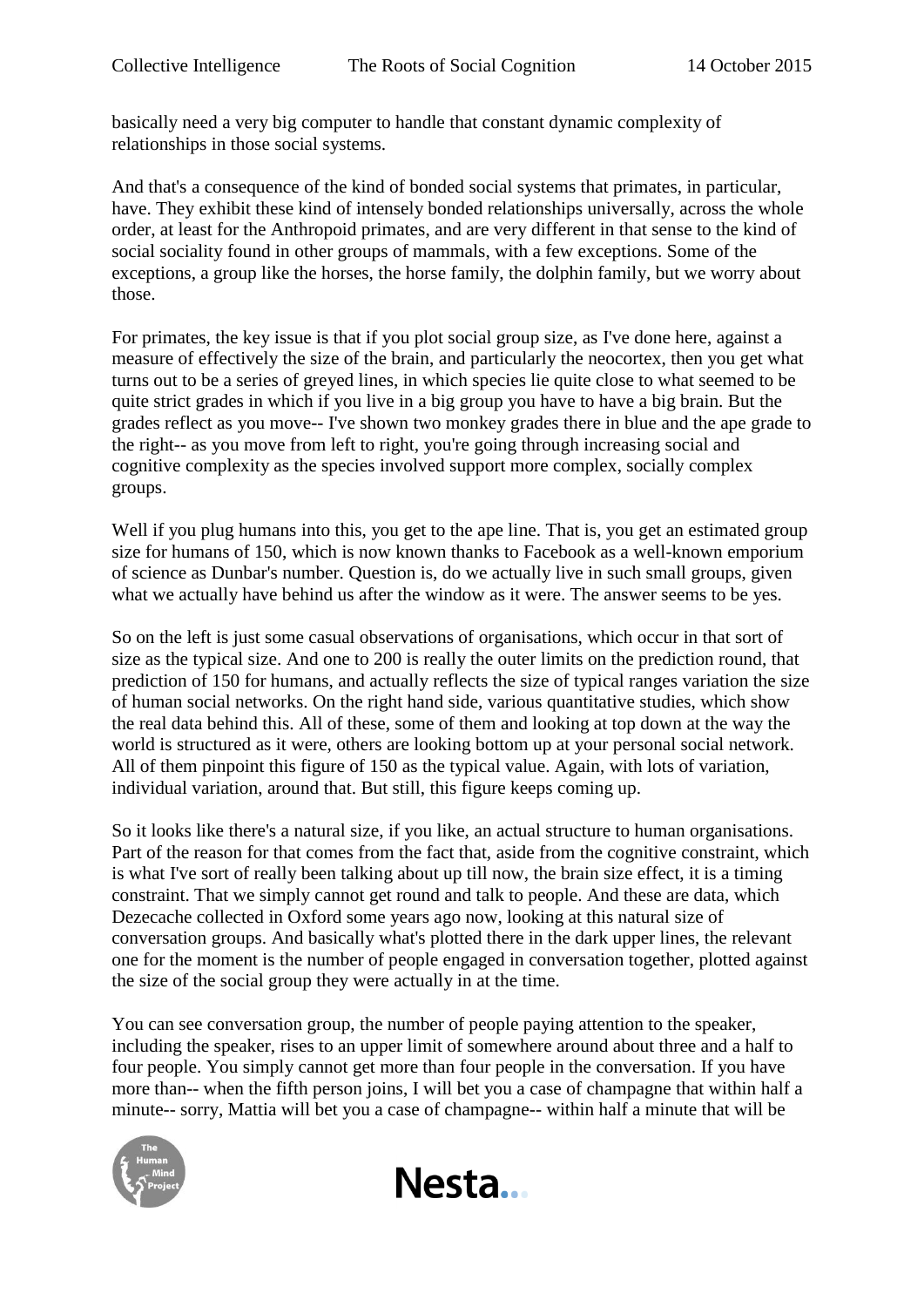two conversations or it will become a lecture. The only way you get a bigger conversation is to have formal rules of lecture if it's with a chairman and everything. If it's completely unstructured and natural, it will become two conversations very, very quickly.

And here is sort of a reflection for that. This is actually looking at the rates of contact that people have with the members of their social network. It's the rate per day for each member of the layers of their social network, which I'll show you in a minute. Something like 40% of your total social time is devoted to just five people in your social network. It turns out it doesn't matter whether you measure this as actual time invested or whether you measure it as the emotional investment that you have in that relationship. The two correlate very tightly indeed.

About another 20% is devoted to the next 10 people. So 60% of your total social capital, in effect, in your everyday social life is actually invested in the 15 people who are closest to in your social network. And this actually creates-- you have a kind of social signature, which looks like a kind of fingerprint for yourself. The way you choose to distribute your time within these averages is very characteristic of you and quite independent, stable over time and quite independent, of who's in the network. In other words, if you throw some people out and bring some new people in, you will slot them into the same time slot as the person you've just thrown out.

So this goes back to the fact that of course this is all being done face-to-face. Your social network in real life looks something like this. It consists of a series of layers. The innermost layer of five is this one that you invest most heavily in. Then you've these layers that go out and they have a very distinct scaling ratio, so each layer is three times the size of the layer immediately inside it. Goes out to this figure of 150, what the red line is. That's a real boundary in terms of your relationships with the people involved.

We know there's at least two more layers outside that, one at 500, one at 1,500. But the distinction between the 150 and the 500 is the 150 are friends and family, the 500 are acquaintances. And that distinction affects dramatically how altruistically you will be prepared to act towards any member of that group.

Turns out you might ask, in the light of the previous talks, of course, whether online digital media have changed all this. The answer is, not one iota. The average number of friends on Facebook is around 150 to 200. We've just done up two 2,000 person structured random samples of the UK of 18 to 65 year olds, asking them to tell us what they have numbers of Facebook friends. Both samples produce means of about 150, obviously with a range of variation around that.

It seems that whatever is happening on Facebook doesn't really change how you interact with the people in it. Yes, you can sign up large numbers of people if you want, and a very small number of people do, a very small number. Something like only 5% of people have more than 400 friends on Facebook.

That's large enough when Facebook has a umpti-billion members for everybody to know somebody and that creates the urban myth of everybody has 1,000 friends on Facebook. But



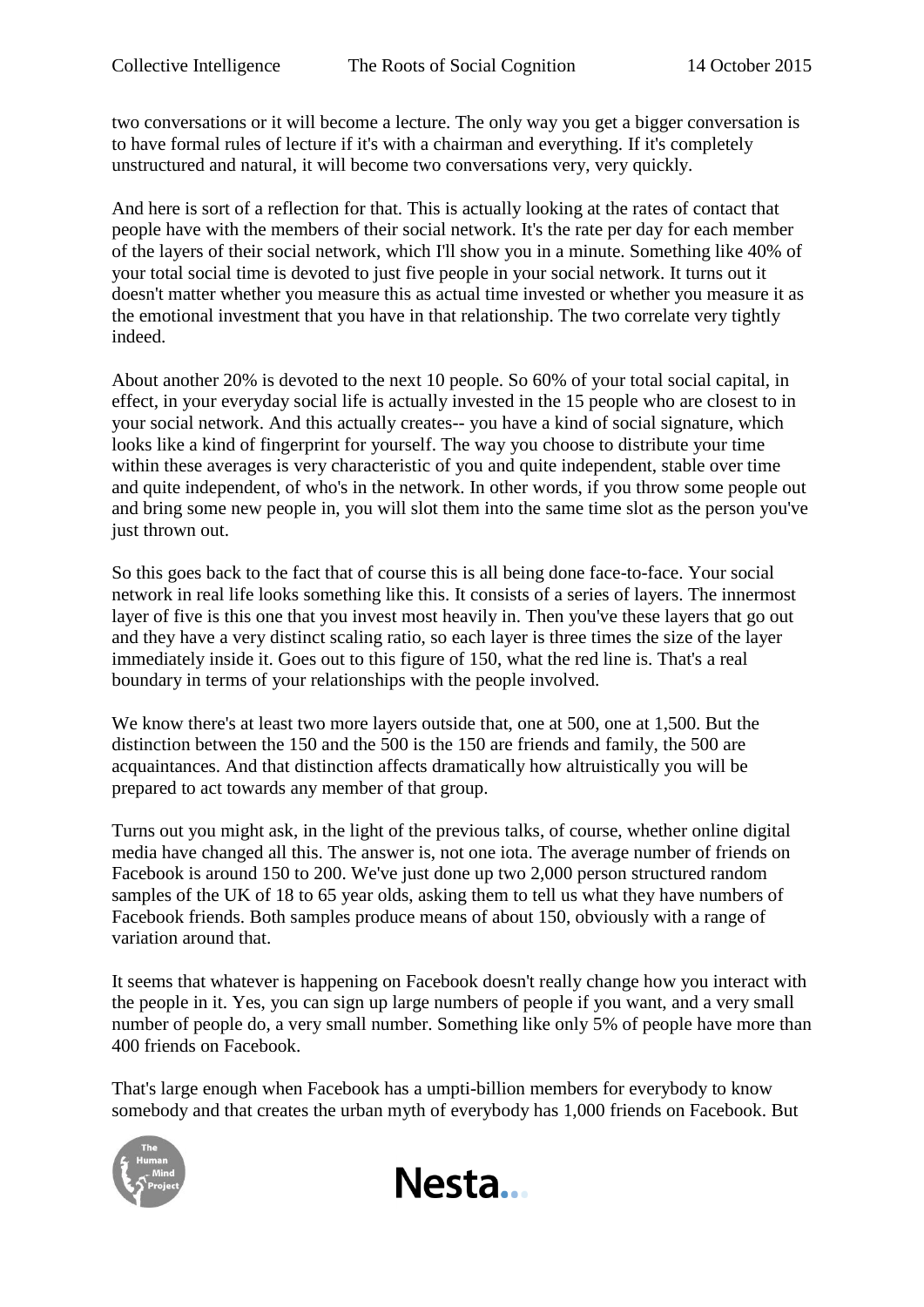the short answer is, they don't. And if you look at the traffic that goes on, who's talking to who, then what you get is, these layers reappear very nicely. Here they are for Facebook, in fact, we have three different Facebook data sets. This is just one of them.

We also looked at Twitterati. That's to say, the followers on Twitter talking to each other on a Twitter account. And you get exactly the same numbers. They are so close to the offline layers, it's just uncanny. What's also interesting, as it turned out, and we'd always joked about this before, there is actually an inner layer exactly where it should be at 1.5.

As an aside I might just say it's 1.5, because this is your best, best, best friend. This is because blokes can only do one at a time. They either have a girlfriend or a best mate, bloke. Girls can do two. They have a boyfriend and a best girlfriend, what's known in the trade now as a BFF, a best friend forever. And we didn't coin that.

So it looks like the online world is simply mimicking what's going on in the real world. Just as an aside on the previous two talks actually, one of the things I was told by some of the people who are working on the Arab Spring uprising, particularly the Egyptian data, they said yes, yes, Twitter was very important in orchestrating it. But it worked because of a small group of people who had face-to-face relationships with each other. They were the ones that really put it together and made it work. All Twitter did was kind of coordinate the masses, if you like. But the real work that made it happen was done by a group of people who've known each other for a very long time.

Just as a reflection of the limits of information flow that you get, and this is a model output of the likelihood, essentially, that you would find out some piece of information that was seeded somewhere in the network. And it's simply looking at the consequences of a piece of information being seeded in the outer reaches that you might hear about it on the basis of the frequencies of contact with different members of your network that we found in our data. It's the data I showed you earlier.

And what seems to happen here is really once you get above about 150, the likelihood of hearing about something, it simply stabilises. It's something seeded right out in the outer reaches of the 500, or the 1,500, or the 5,000, the next network out, of the next layer of the network out. Your chances of hearing about it are very, very small by face-to-face. It's not too surprising. What's interesting, if we use the same digital data contact rights, actually, it does continue to increase. So one thing the digital world does do is allow information to flow much faster because you see it. But it's because it's overriding or bypassing the face-to-face constraints.

I might say just two interesting asides here. One is that Plato-- well, Aristotle and Plato got these numbers right, which is just evidence, I think, that in two and a half thousand years since the Greek philosophers, science hasn't actually improved. Plato-- Aristotle said you can count the number of real friends you have on the fingers of one hand. That's the inner layer. And Plato said the ideal democracy size is 5,000. That's the next layer out after the 1,500. But what's interesting is, these are also the structure of modern armies.



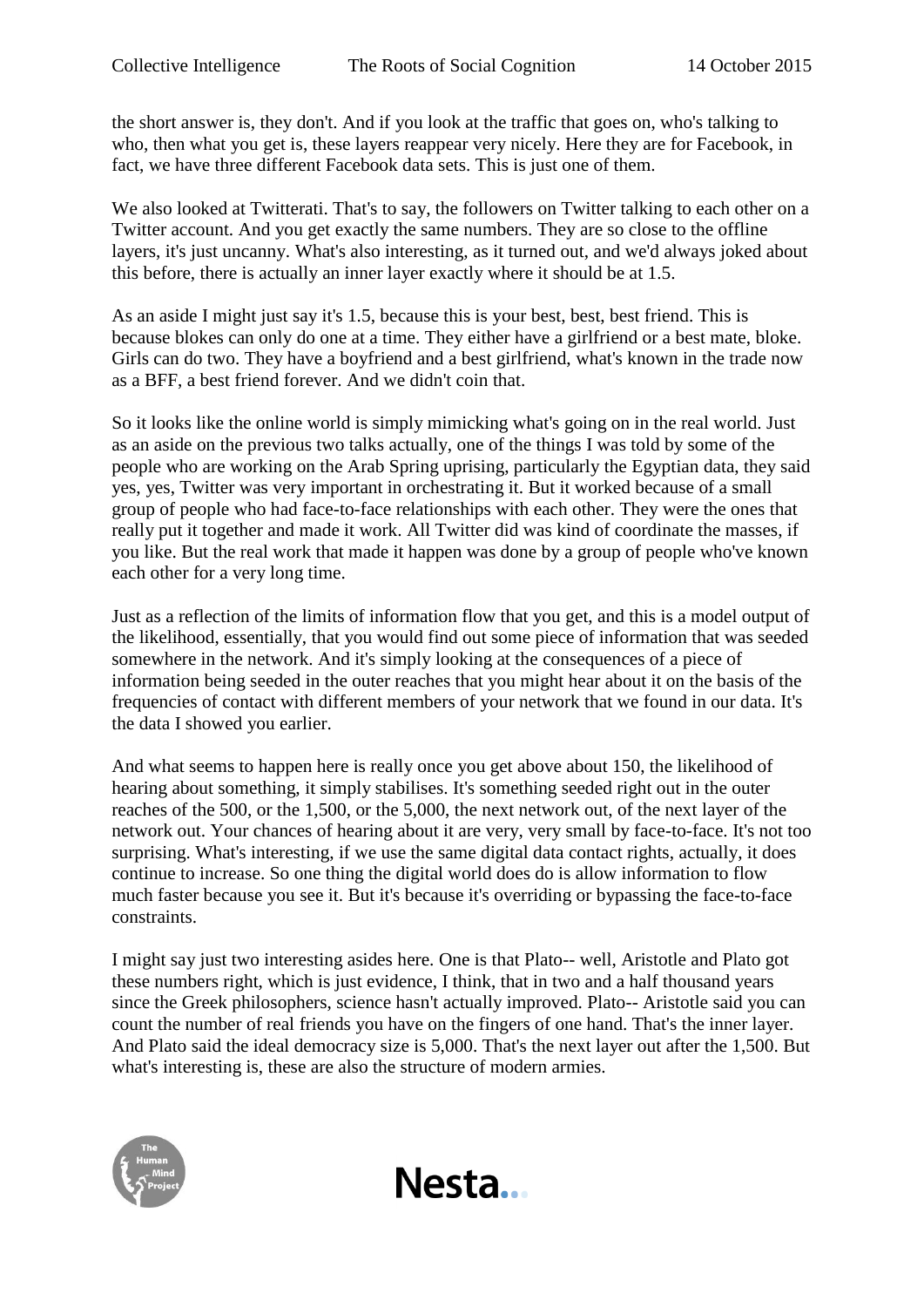Modern armies have evolved these structures over time as a matter of trial and error. And they keep the ratio going, beyond 1,500, 5,000, 15,000, 50,000. I think 50,000 is the division. And no matter what names they give to it, all modern armies have this shape. It is all about control and management of troops on the battlefield. The only layer they don't have is the five layer. But that's the army of the future.

The new face of warfare, which is no longer lots of people standing on battlefields, firing at each other. Turns out that five is the standard size of terrorist network, terrorist cells, and five is the operational unit for special forces. And both of them have those numbers for a very good reason. That these guys have to be deeply, deeply bonded to each other so that they stand by each other under all circumstances. So it's kind of interesting. Anyway.

The consequences of this kind of natural structuring, and I say again, it's a consequence of two things running together. One is this cognitive constraint. We kind of know it's a cognitive constraint. We now have loads, well, about six or seven imaging studies have been done now, all of which have very nice correlations between individual differences in the size of social network measured in various ways and the size of particular bits of the brain. And then the other side, this time constraint problem.

But one of the consequences of this, I think, is self-obvious in that most modern management structures are basically a complete disaster. They try to impose a hierarchical management system in a context where it can work because that's how the military get it to work. But the difference is, the military imposed draconian discipline on the system. That's the only way they can get this enormous hierarchical structure to actually work and function reasonably efficiently.

If you look at most disasters, and here's the latest only with [INAUDIBLE] and share price collapsing at the end. It's all a consequence of fractionation, almost certainly, within the system. That once the system gets quite large, it's very easy for sectors within that, some people are now referring to them as silos, to simply hive off and do their own thing against the interest of the rest of the country, the rest of the group. It's also very easy for the Nick Leesons of this world to sort of hide what they're doing from the rest of the system and end up bringing banks down, as happened in that case.

And here's part of the problem. It's what's been referred to as the water cooler problem. It was actually, I think, first identified by Wil Gore who set up Gore-Tex, probably the most successful medium-sized business in the world. And what he basically said, having worked for DuPont, the big American chemical giant, previously, is that organisations become dysfunctional very quickly once people don't know the members of the group that the organisation they're working with.

And he pinpointed a figure of about 150. I only wish he'd consulted me. Unfortunately, did this about 30 years ago. But I tell you if he consulted me on this, I'd be on a very big yacht in the Caribbean with Chris Frith dripping grapes into my mouth on one side, and Mattia here dripping pina coladas on the other side, from the consultancy fees. Because Gore-Tex is widely thought to be, among business organisation theory people, one of the most successful medium-sized businesses in the world. It's been incredibly successful.



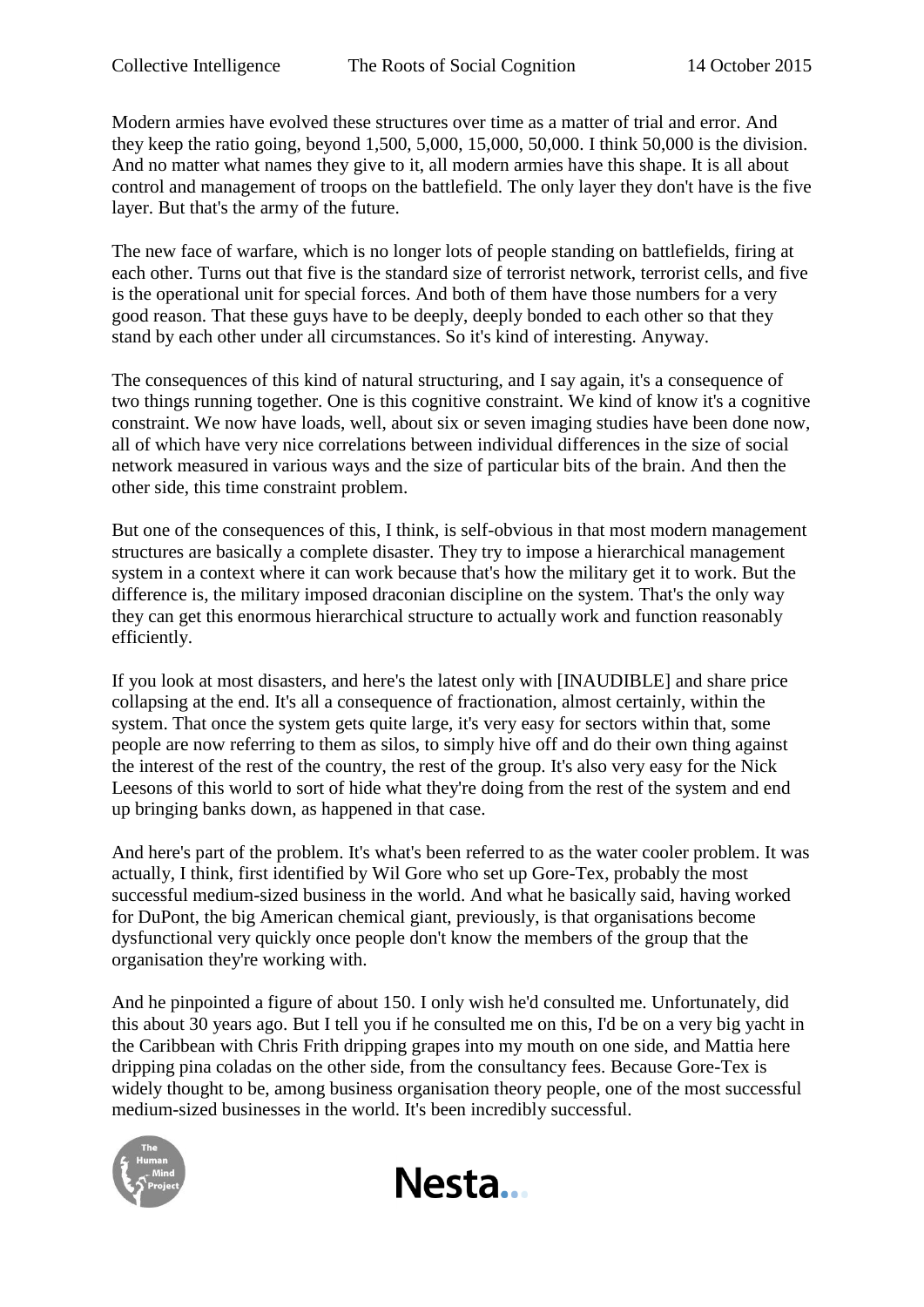But what they identified was this problem that if you have too many people and they don't actually know each other, a we versus them culture very, very quickly builds up. And it's simply basically because people can't get around and talk to each other. So what Gore did when he set Gore-Tex up, literally in his backyard, was to insist that you had completely separate, very small factory units, and sometimes these factory units are literally on the parking lot next door.

So as the company increased in size, as business boomed and they want to increase, they didn't do what all the multinationals did, which is just make the fact is bigger and bigger. What they did is insist that no factory ever be bigger than 200 individuals, but preferably 150. But they're completely self-contained. It's what they refer to as their flat lattice management structure because each of these units is completely autonomous. It's just the board, the family board sitting above it, gives them the objectives and goals, as it were, one by one. The factory gets on with it.

But because the unit is so small, you don't need any management structure, formal management structure, so that everybody has the same label on their jacket. It just says Gore-Tex associate. Because everybody knows who the factory manager is, who the accountant is, who makes the sandwiches, et cetera, et cetera.

And secondly, you have this intense loyalty to the community, that little community, which makes people then work together and collaborate and be more altruistic in negotiating difficult problems that they have to overcome. So I strongly recommend this management structure to all of you. I think it's absolutely brilliant. Nobody does it and I just leave you with a reminder, three areas which I think potentially suffer from this enormously. One is the NHS, which is insisting on building ever bigger units. The other is Whitehall, for goodness' sakes. It's a disaster area.

An the third I just point out to you is schools. Secondary schools are already too big. The average size of secondary schools, state secondary schools, is about 1,500. It's miles too big, miles too big, even for 18 year olds. And there are plans afoot now to build about five mega schools with 3,500 kids in them. It's going to be a disaster area. Best of luck.

Thank you. Robin, thanks so much for a wonderful and very thought-provoking talk. Now Chris on the, on the question, how can the group be more intelligent than the individual.

I'm not going to use any slides, at least as far as you're concerned, because I made an individual decision that this was a bad idea. But I am using slides that I can see but you can't. And I'm going to talk about, is it the case, and when is it the case, that groups can make better decisions than the best individual within that group.

And there are various sayings, like we know about the wisdom of crowds, which suggests this is true. And there's also the folly of crowds that suggests this is not true. And in fact, Bahador will be telling you much more about this this afternoon, so this is a sort of warm up for him.

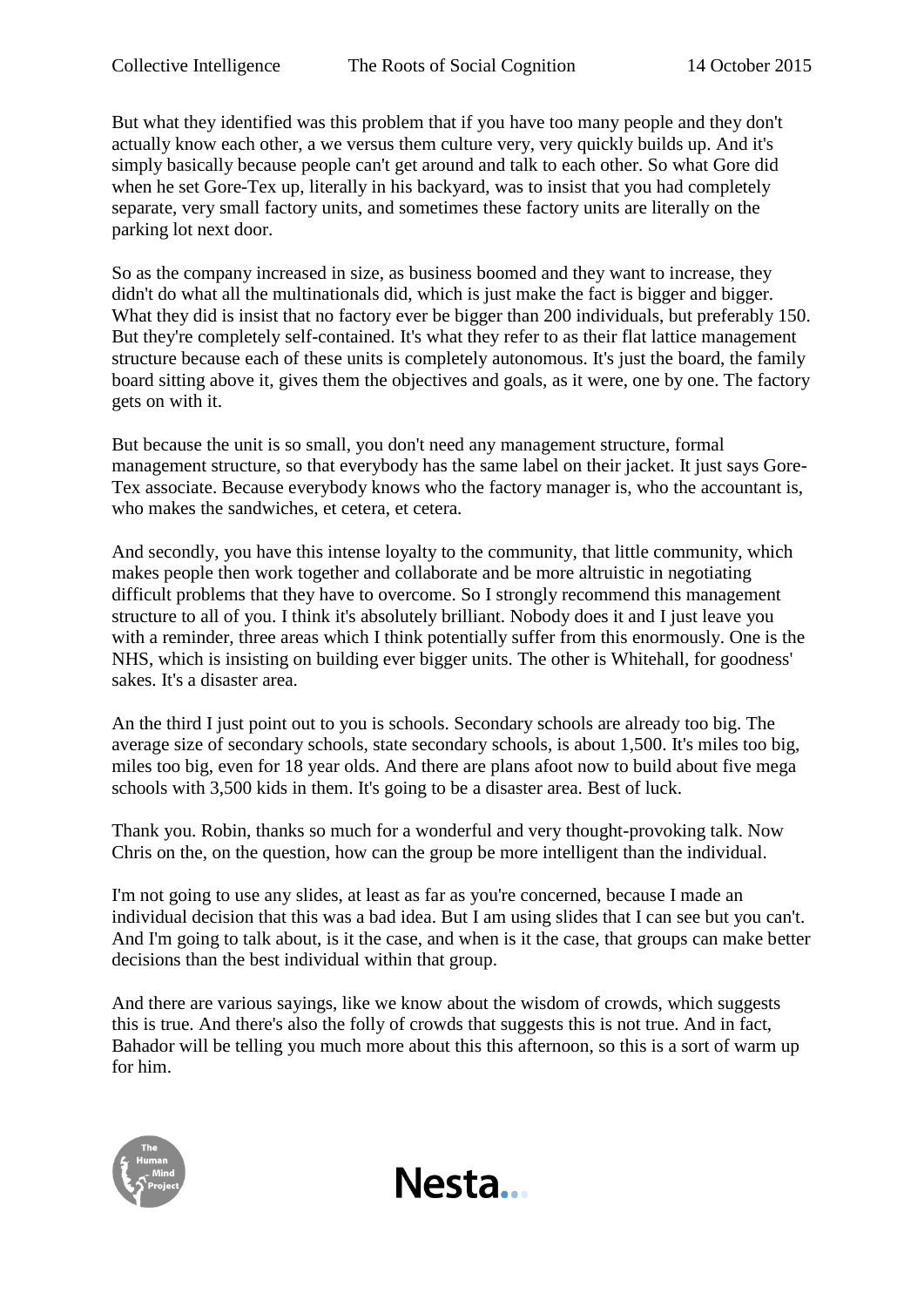But I think, as was implied in Robin's talk, in human society we actually very rarely make decisions on our own. This is true both at the family level is two and a half or five people right up to the national level. But the question I want to ask is connector decision-making actually a good thing? Is it wise or is it folly? And if it is a good thing, a particular challenge for the study of collective intelligence is to find out when group decisions are better than individual decisions and when they're worse.

And there are two basic, and I'm now talking a very basic level of decision-making, there are two fundamental reasons why a group should be able to make a better decision than the best individual within the group. And the first concerns the stasis of the information that each individual holds. So they may have some knowledge which will help to make the decision, but it may be very imprecise. So an individual on their own might be able to make the decision, the good decision, slightly over half the time.

But if all the people in the group are functioning at this level, so they're all slightly better at chance in making the decision, because information is imprecise and noisy, then by combining their signals, as long as they're all different in the nature of the noise in the imposition, if you combine the signals together the noise can be reduced and the information could be made more precise. So that's one reason why a group should be able to make a better decision, even the best individual. And this, of course, is a fundamental property principal in statistics it's the basis of signal averaging and all sorts of other practical techniques.

And, in fact, this kind of information integration is widely seen, for example, in fish. Fish are very good at making group decisions. The example here is if you have a very weak signal in the water, that is a smell or trace of some chemical, which points in the direction of food, each individual fish may not-- the signal may not be precise enough for them to move correctly in the right direction. So they're all slightly moving in that direction, but there are milling about randomly.

The fact that they're in a school, where every fish's behaviour is determined by its neighbours, means, actually, the noise is reduced and the signal is increased. And the school of the fish can follow the trace, but the individual fish cannot. So that's an example of how this collective decision-making might work.

There's a second principle, which is slightly more obvious. If the individuals in the group all held different information from each other, then a more informed decision can be made. There's more information available to the group then there is to any one individual.

And this, again, is seen widely in nature. This is how honeybees choose a new nest site. So when they have swarmed, they're hanging in this tree somewhere, and roughly 100 scout bees will get out in different directions to look for new nest sites. And they find various sites and they assess them for how good thing are, which is things like size, not being damp, having to hole the right distance up the tree, and so on.

So they have an estimate of how good the site is and then they return to the swarm and do their dance. And the dance indicates, the orientation of the dance indicates, where the site is. And the length of the dance represents how good the site is. And so you've got hundreds of



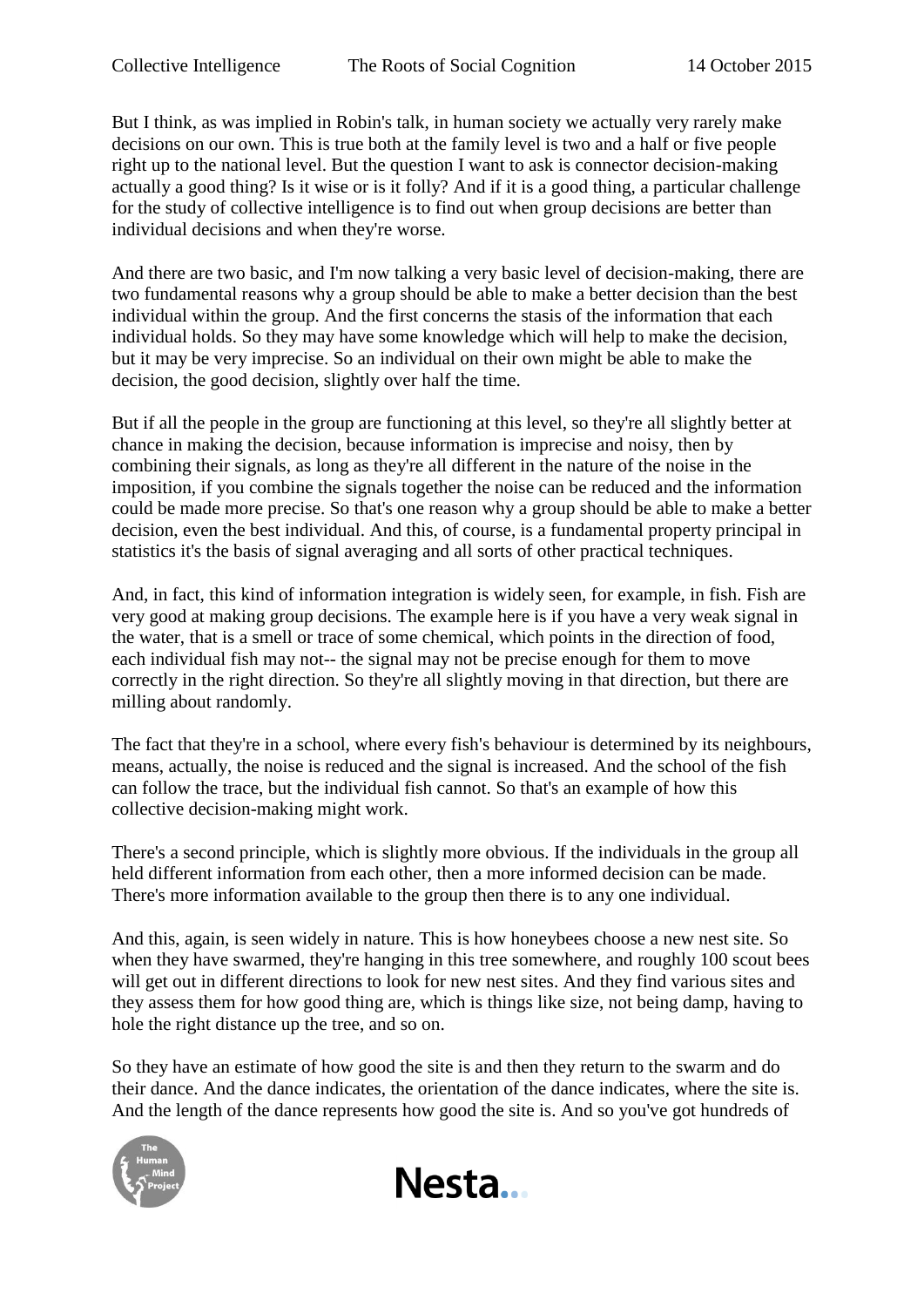bees all coming back and giving different advice. But there's a sort of positive feedback mechanism so the dances that are longest are more likely to attract other bees to go and look at that site. And if it is indeed good, they will come back and give long dances, whereas if it's not so good, they'll come back and give short dances.

So over several hours, you might start off with five or six different site directions being indicated. But by this process of positive feedback, over several hours, it eventually is reduced further and further until the vast majority of the scouts are all pointing to one site. And then, by some magical process, the hive, the swarm decides this is the right place to go. And they will go off to this new site, which is typically, is indeed the best site in the area.

So these are two examples, and they're sort of fundamental statistics about how group decisions could be advantageous. But of course, there's also, we know from statistics, that there are special requirements that have to be met for these group decisions to be advantageous. So first of all, the individuals making the decision must be independent of each other. If the noise-- if they're not independent, then the noise is not reduced because they're all having the same noise and it may actually be amplified.

And this, for example, may be the sort of thing that causes what are called information cascades, or stock market bubbles. So as I said before, each person in this making the decision about what stock to buy might have a slight chance of making the right decision. They know a little bit about the stock. And if their suggestions were combined independently, then they would probably make a good decision.

But if they announce their decisions public and in sequence, they can go off in a bad direction. Because the first person happens to make the wrong decision, the next person is influenced by the fact that the first person has made this decision and overrides what he thinks. And it builds up, so everybody goes off in the wrong direction. And I say that's called an information cascade.

Another reason why this may go on is when you see the other people making the decisions and you don't know very much about it, you will think they have inside information. That is why I should follow them. So these are examples of where the group decision goes wrong because the people are not making-- the information they're providing is not independent.

And I think this is quite interesting, in relation to what we were hearing earlier about what is the impact of the internet on this sort of thing. The internet, of course, is good in the sense that you can have many more people combining to make the decision, which should make it better. But it's also bad because the internet also causes the people who are making the decision to be much less independent because they're all reading what Twitter says or whatever it may be.

So these sorts of things, in a sense, counteract each other. So it's not clear whether internettype decisions with thousands of people will actually be any better than low small-scale decisions with five or six people. And I would have thought also the internet will be more prone to produce the information cascades couples something one has to be very careful about.



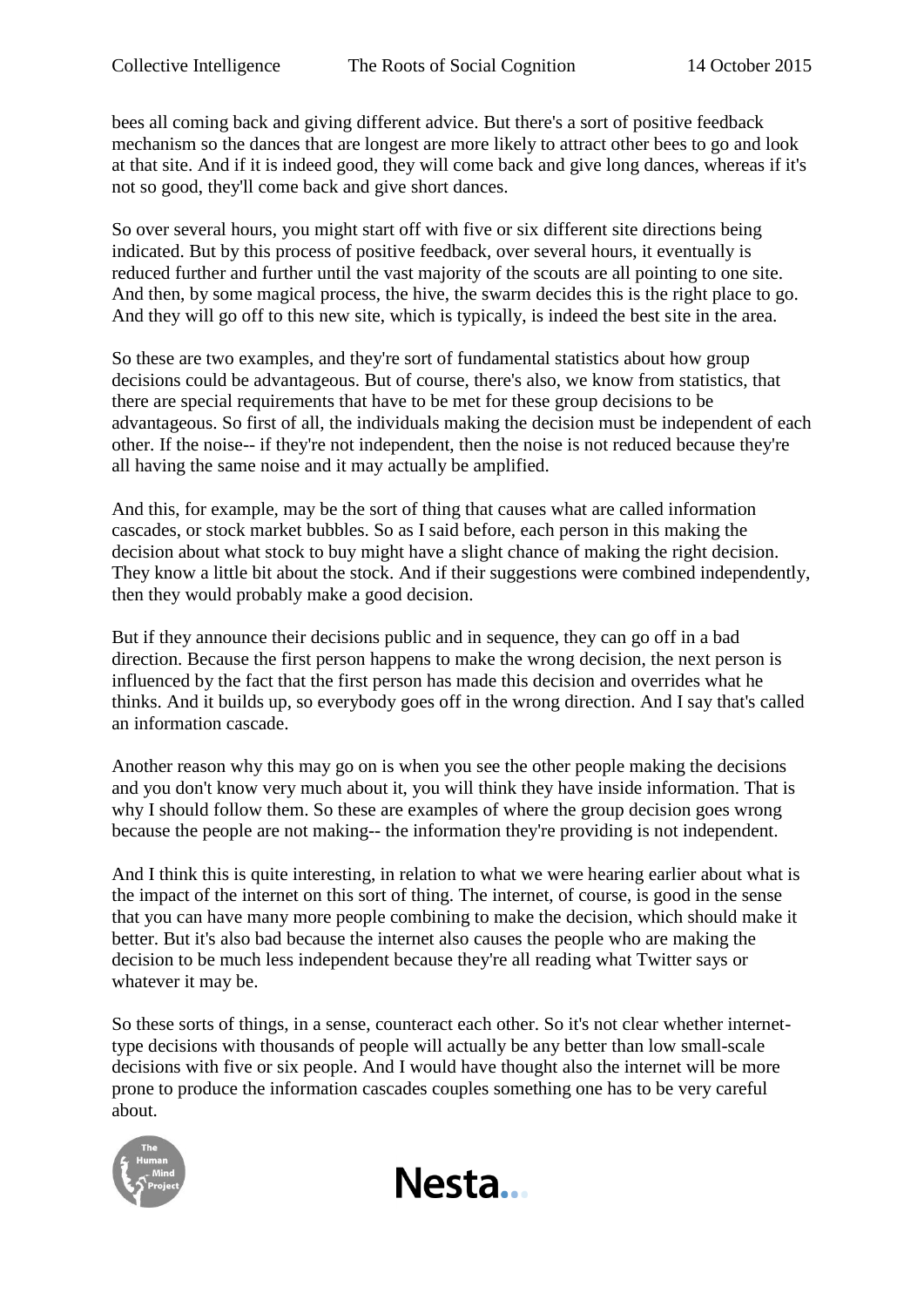Now the second thing we have to deal with when we're combining information to make across people to make a decision is the competence of each individual. We should obviously put more weight on the contributions of the more confident individuals and ignore in extreme cases the incompetent individuals. So there the problem is, how do we know who are more or less competent? It's particularly true in the internet where we don't know who we're interacting with.

So one sign, and I'm again going back to the nature in general, one side is the speed with which the decision is made. If you make your decision faster, it probably means that you know something about it and therefore perhaps your advice should be taken. Now this happens again in, for example, in homing pigeons.

So homing pigeons fly in small flocks, or even pairs. I should say that most of our work is done on pairs. A group means two. And interestingly, the homing pigeons pairs will navigate more efficiently than the best individual within that pair so there's an example of a group advantage.

And on each choice point one of the pigeons will make the choice of direction faster than the other and obviously, almost by definition, becomes the leader at that point. And it's typically the more experienced bird that becomes the leader because he's making or she is making the decisions faster.

So in this case, the fast decision is an indicator of competence. And this is often referred to as confidence. So I have to be careful. I have to make-- you have to remember there's one thing called competence and another thing called confidence, and that your confidence, hopefully, is a marker of your competence. And indeed, my friend James Kilner in Queen Square did a nice experiment where he showed that if people indicated their decision by making a motor movement, then the faster they made the movement, the more confident they reported themselves to be in the likelihood that their decision was correct.

So there's a good correlation between speed of making the decision and the confidence. And also observers could extract themselves, though you ask people who can look at videos of the movements. They would indeed correctly identify the more confident cases on the basis of the speed with which the actor moved. So this is an example of a marker of how confident you are. And you could then say OK, when we're working together, we should always choose the decision of the more confident person.

And this does indeed seem to work in these very simple tasks that people like Bahador study, you can-- which is trying to detect a weak signal two people doing it together if you simply get them to rate their confidence on each trial and if you choose externally the response of the more confident person, you will get this pair advantage. So this is an example of how confidence as a marker of competence can be used to help making group decisions.

And you can imagine, I imagine to myself how this might work. So if you're doing these very boring tasks where you have to detect these weak signals, occasionally you will not be attending and you will miss it. But and that will be true for both of you who are doing the task together but it's very unlikely that you're the lapses of attention will occur in both people



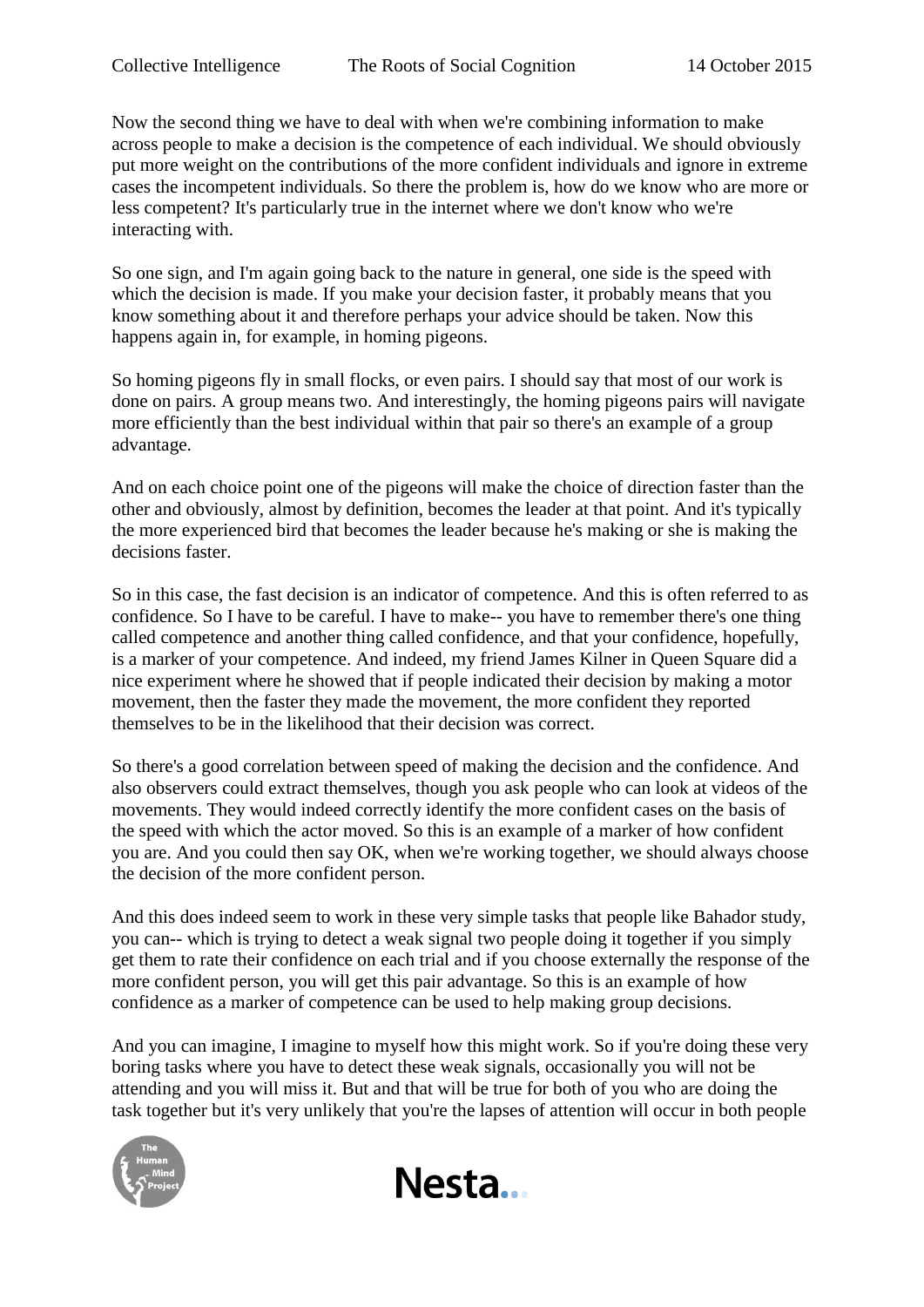simultaneously, so as long as you can tell the other person when you had your lapse of attention you can actually do better than the best person on their own.

But there's a big snag to this situation because it only works if the two people are roughly equally competent. Obviously, if I'm more competent than you, I should put more weight on my decisions. And the question is, will this be reflected in the confidence rating. So these are the problems with the use of confidence as a marker of competence.

We all know, or I know, that I'm above average in competence and you probably all think the same thing. And apparently in one study 90% of university lecturers rate themselves as above average in as electros. So this is an immediate problem of the use of confidence as a marker.

The other problem is that we all tend to think roughly speaking when we're working together that that we're equal in our competence. So if two people of different competence work together, the joint decisions could suffer because too much weight is put on the choice of the incompetent person. You will say more about that.

So there has to be some way of calibrating your confidence and does that occur. And of course, in large groups you can get the problem that a vociferously confident minority can hijack the group, leading to decisions it would've been better if the whole group had somehow been tended to. And that might be a problem with the sorts of examples we were hearing this morning in particularly decisions made with very large groups on the internet.

There's a strange, as an aside, there's a study that came out I think last year, which is somewhat surprising, that said in this situation where you have a vociferous minority, overconfident minority hijacking the group, this can be overcome by having numbers of uninformed people who will somehow combat the vociferous minority. So that's a useful trick that one should bear in mind.

Now of course unlike other animals, I guess, humans, we humans, can manipulate the way we express our confidence so if I'm working with an overconfident person I might be able to overcome this by pretending to be more confident than I really am. I mean the reason I'm standing at this lectern is to make me appear to be more confident than I really am and it may even make me feel more confident.

And furthermore, unlike other animals-- actually it's controversial. So humans are very good at telling people how confident they are, how likely they think it is that they made the right decision. It is extremely controversial as to whether any other animal can do that. There is some slight evidence with rats and monkeys, but it remains controversial. Maybe they're doing it another way. So something I think is particularly unique about humans is we can actually introspect about how our mind is working and we can talk to other people about it. And this is necessary, both for expressing your confidence and for manipulating your confidence to use in situations where interacting with other people.

And I could give a whole lecture about this but this ability to introspect on how our minds work and discuss this with others is the basis of things like cumulative culture. It's the basis of the idea that we are responsible for our actions, where there's something called free will.



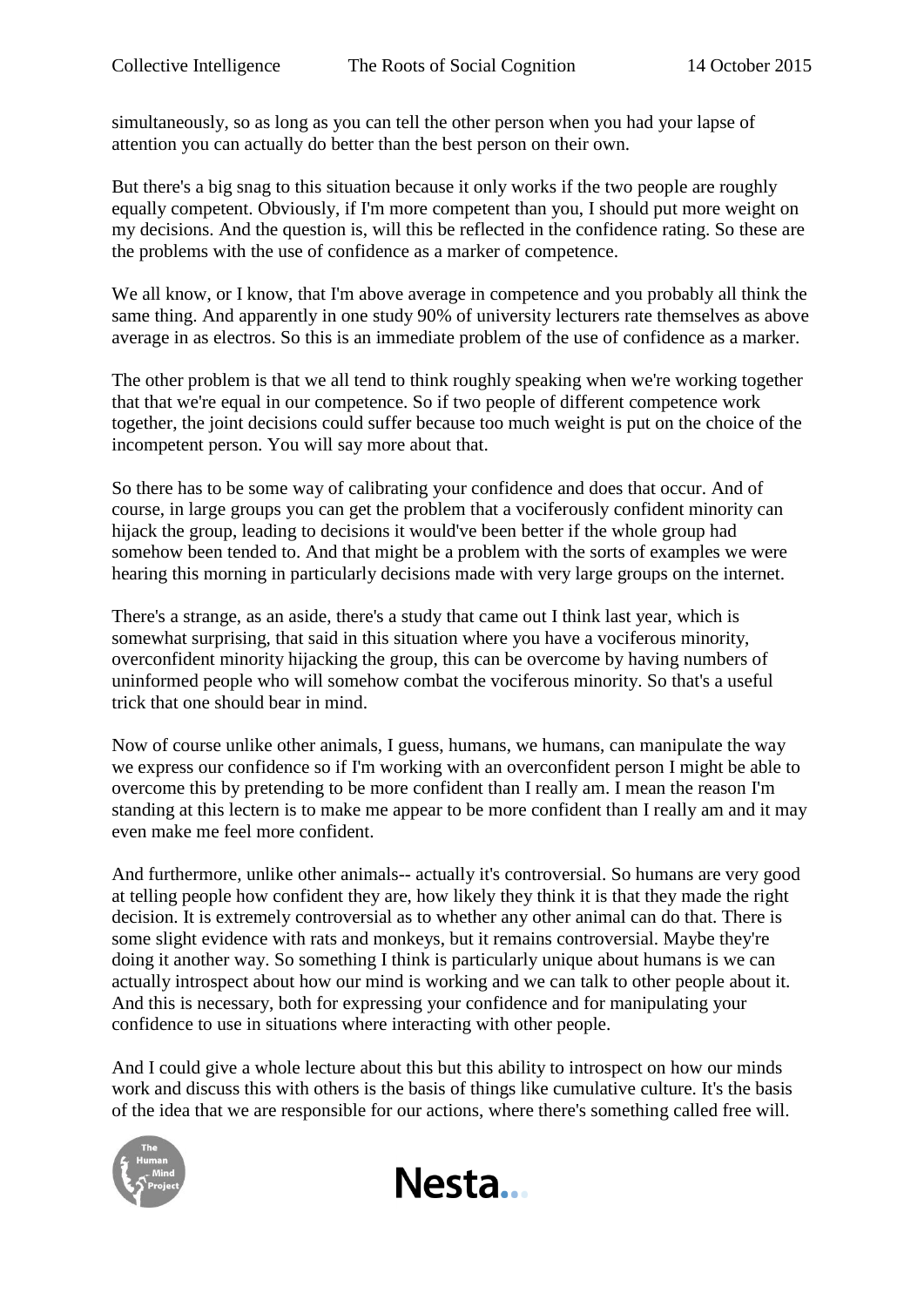We all know about this and we talk about this and we in very early in childhood children learn to distinguish between things that are done accidentally and things that are done deliberately. I think this is the sort of thing that you can learn about through this ability to introspect and discuss what you're doing.

I have said nothing whatever about the brain, although that's supposed to be my speciality. So I'll very briefly say that there are now studies looking at the brain, brain regions I should say, that's very phonological, the brain regions that seem to be necessary for talking about how confident you are. And not surprisingly, this is in both the frontal cortex.

So the patients with lesions to the frontal cortex will be just as good at making a decision but they cease to be able to accurately decide whether it was a good decision or not. I say they're just, they're just as likely to make a good decision, but they no longer are able to introspect on whether they have made a good decision.

And in particular, it's the very, very front part of the brain known in the trade as problem area 10, which, and Robin will correct me if I'm wrong, it's believed to be the bit of the frontal cortex that is most expanded in humans compared to other primates.

Yes, and it's unique to Anthropoid primates.

Yeah. So that's of course I say that's just the phonology. What we really want to know is how the brain does it, which I'm sure Bahador will find out eventually. But the final point of course is what we can do uniquely as humans is we can have discussions like this where I am telling you about what we're learning about group intelligence when good decisions are made and when bad decisions are made. Then in principle, we should be able to use this knowledge actually to be able to actually make good group decisions. Well I have it yet

I'm sure you have very many questions on that certain claims, especially if they're both Robin and Chris made on the relationship between the digital world and forms of collective intelligence and collective behaviour. But before we open the floor for questions, I'd like to ask each of you if you want to reply quickly, starting with Robin, to the comments on collective intelligence to decision making.

Yes, I'm-- I agree. Obviously, I agree with Chris. And the, kind of, these cognitive processes and a lot of what we do simply wouldn't be possible. But I guess the question I keep inevitably coming back to, I mean we're kind of constrained always running experiments almost everything but particularly humans is actually doing it on anything but two that's at a time very often and I do wonder where the limits are.

I mean, it's perfectly logical, I think, that people in groups will always do better but that's the most is going to apply on the scale of maybe 50, maybe 100 at the most, but it's based on groups of much more sometimes I wonder how much that can be scaled up or whether we just hit buffers in terms of our ability to really think about what other people are doing because it all comes back to doesn't it sort of your ability to intuit what somebody else is thinking and how reliable their, what they're saying with that how actually, actually is and



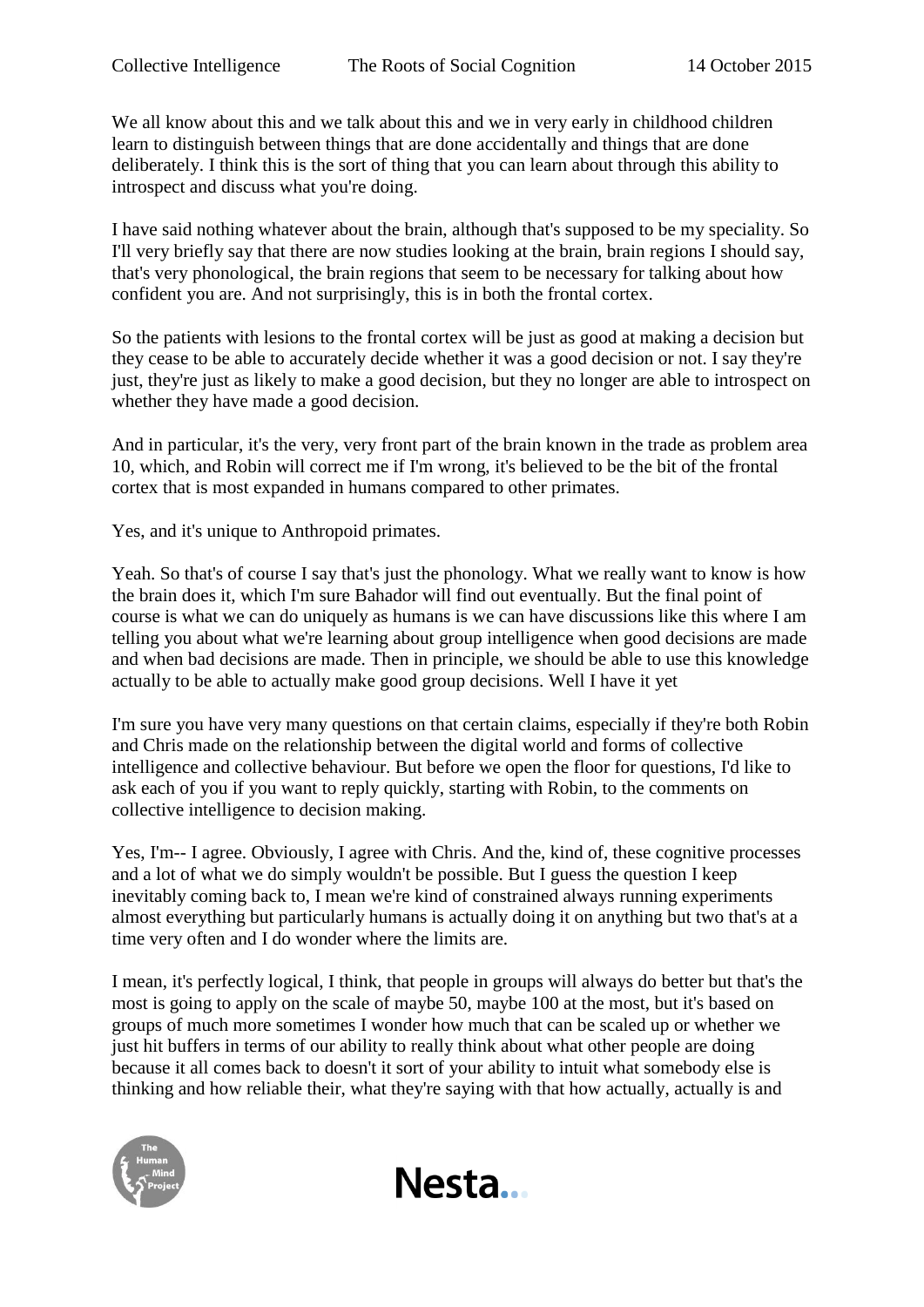how many minds can you actually do that with at any one time or in an interacting situation? So that would be my kind of picture things

Yes, I would guess I mean yes the problem is running experiments is that it becomes very expensive so typically you run in the olden days we only had one subject in our experiments and then if you have two subjects, that doubles the cost. And then you can see it becomes astronomical. There may be ways of doing it on the internet, which is becoming more and more popular with psychologists using Mechanical Turk or other platforms.

But in regard to Robin's question, I wonder isn't this perhaps why this method has developed where you have a representative so a group chooses a representative which is then sent out to make the decision with the representatives of other groups so you're constantly trying to keep as a relatively small the number of people who actually make the decision. So I guess that's a sort of hand-waving explanation of why this happens.

I would guess, just like with your conversations, if you're actually looking at a number of people making decisions together above about five, it's not going to make much difference. But remind me Bahador did somebody do an experiment on predicting what the numbers would be?

But what the problem is we got it The empirical difficulty of studying two versus larger numbers is that as the numbers change the our heuristics for how to collect or integrate decisions among ourselves change. Like one thing we have seen in the laboratories is that the moment we have three people write it down too, people to stop communicating the content of their information and they just count both.

So immediately they seem to think, OK there's an easier way to do this, so let's just get rid of the more difficult but perhaps more useful ways of doing this. So it's not very easy to adopt the model or to expand the model for two people to, let's say, three or five or 20.

I had a question for Robin because I've always been fascinated by your idea, which you didn't particularly mention, is the importance of gossip. And the gossip I believe is actually very- there is something I didn't talk about either, which relates to this confidence story, is the idea of reputation. So that some people, but this particularly applies to the economic trust, so people will build up, some people have good reputations. That is to say if you invest your money in them you get it back. And other people have bad reputations because if you invest your money in them they steal it.

And gossip, and it applies to any sort of contract you have with people, like your plumber or whatever it may be, gossip is extremely important for transmitting, I think, the reputations that people have. So in a small village you know who the trustworthy people and your don't, and you know who the untrustworthy people. But what happens, this seems to be a very important part of social intelligence, what happens with big groups and on the internet?

They lie. The answer, the short answer is yes because gossip, or indeed the verbal transmission of information by language, is actually crucial in allowing, or was crucial, in allowing humans to up the size of their groups from the roundabout 50 as an average species



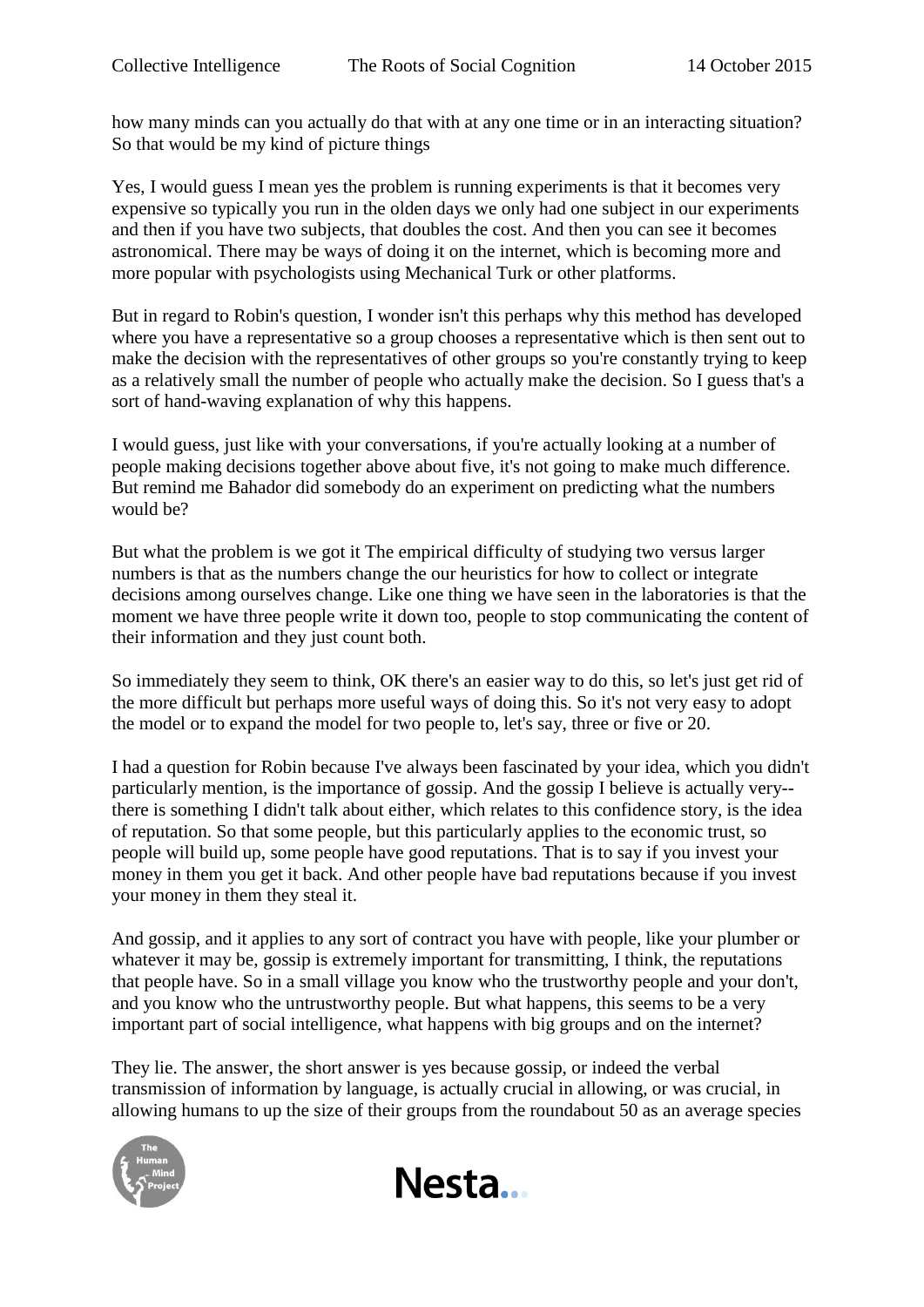group size, which is the biggest, most social species of primates, monkeys and apes, ever have, up to this kind of 150 figure for humans. And in lots of different ways.

I mean there's no doubt language has been very important in making that possible and reputation is clearly important. But even monkeys and apes and probably a lot of other species rely on reputation

Fish, yes.

Fish. But the difference, as you rightly point out, is in their case it's the reputation you see. Whereas for us it's the reputation you can promote for yourself. And that automatically brings the downside to it in that you can fill the ether with black propaganda about how wonderful you are and how absolutely atrocious everybody else is.

So, yes, it works. But I think it then comes back to the fact you will also probably have to have very good non-verbal cues, including familiarity. And a lot of what these interaction rates we see between dyads in friendship networks is about building up that confidence just by being with them and seeing how they behave. So it's not a completely foolproof problem. But then nothing in biology is. There's always a downside to everything that you invent.

On this note, I'd like to open the floor for questions. All right, let's start with a question.

Hi. Thank you. Yeah, I, hearing that and we do better in groups of sort of three or four and that vociferous people can hijack groups, all that sort of thing, is incredibly familiar to me. I've spent my life doing qualitative research and public dialogue trying to, kind of, work with those things group effects. I guess my question really is about if competence is so hard to achieve in sort of heterogeneous groups where people don't know each other, where there's no trust and reputation, where we defer to each other's decision-making, even if it's bad. How do you have any kind of way of measuring whether decisions made in groups are in any way competent in any way that can then be relied upon in a democratic process? Perhaps to return to the earlier session where we were talking about whether things are legitimate, whether intense enough, whether they're deep enough, whether they're wide ranging enough. How do we smush together all these complicated things to come up with anything we can trust when it comes to the public decision making?

There were two points that you were making there, one of which is, which is perfectly correct, that we devise situations in the lab where we know which is the right decision and which is the wrong decision. Whereas in real life, you often don't, or at least not for a very long time. So this makes such studies extremely difficult. And I guess it's why this, it relates I guess to this idea of accountability that people who made the decisions should somehow be visible and then they are accountable.

There's one story that the whole structure of the British Civil Service is designed so it's impossible to work out who actually made the decision. And this is presumably why. I mean there are various rules that Bahador might talk about, about how you might conceivably help to make committee decisions better than they often are. But what it's not just a matter of knowing who's competent and who's competent at what. There's also a matter of everybody



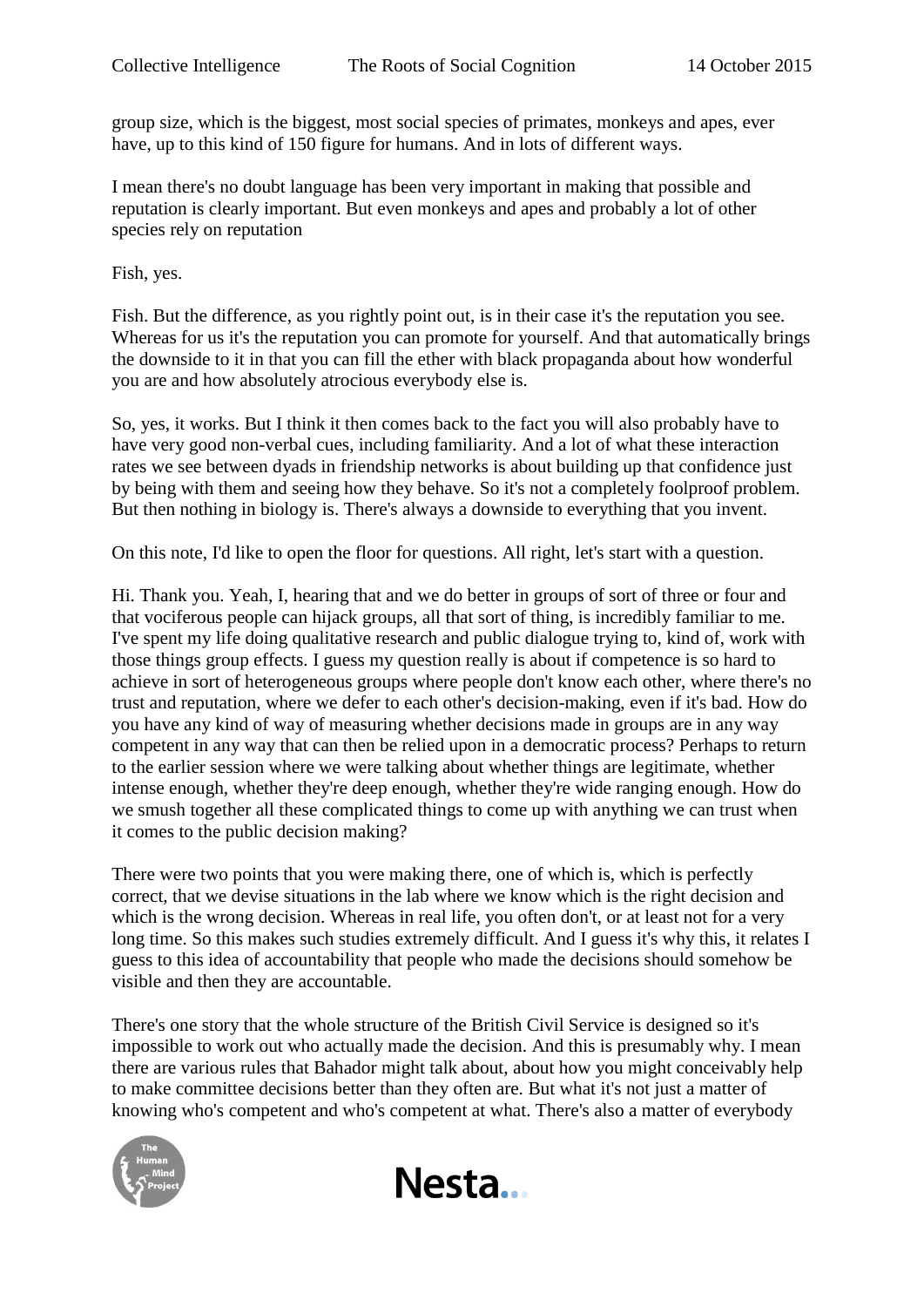actually having the same goals, which is sometimes not the case, or often not the case perhaps. And I'm not sure that I have any sensible things to say about it. But these are the problems that we should address.

The thing I might just very quickly just make the comment that in real life a lot of the decisions we make don't have a right or wrong. Politically, at the level of government, they don't have a right or a wrong way solution, as it were. They're just things we have to agree about, like all driving on the right-hand side of the road or the left-hand side of road.

And in small-scale societies, which have this typical community size of about 150, that is done as, essentially, as a democratic decision. And our problem, in some sense, is once you're in the scale that we're in, and remember our parliamentary democracy here was sort of created around the time of, well, before Magna Carta probably actually, when the population was very, very small indeed and we're still using the same structures but they've just expanded out of all proportion, probably to the point where they effectively dysfunctional.

Our problem, if you like, I think for the future is how we bridge that gap. We know what the constraint is, in some sense. So how do we work round that? Again, in biology, as in evolution, as in the internet, all things are possible. It's just actually understanding what you need to-- what the constraints are on how to bypass them that is, in the end, is the problem.

Can we invent new ways to go beyond the limits that exist and are hard-wired in the brains, and yet we can maybe produce things, like academia institutions or that are somewhat outdated in many dimensions. But can we renew this knowledge institutions and can we invent new sort of knowledge and acknowledgement institutions that can help identify the best possible solutions and the best, the most promising conversation so that we can keep the ball rolling and look for new innovations? , Because, you know, bacteria for instance are very good at collectively including different species, sharing information on the best way to fight antibiotics. And so they have coordinated efforts on skills that are just unsinkable compared to the sort of discussion we're just having. And I think that there is ways of building alternatives that we have to explore and maybe that's what we're here for.

## Thanks.

Yes, the way ants and bees make decisions and as you say the bacteria as well, is very interesting. But I think I really want can see why humans are different because as far as I understand the ants and bees do not have a confidence or competence way to applied to the different individuals it's always equally and of course, they have typically

## [INAUDIBLE]

But I'm not sure whether that reflects competence. Yes, I think we already have a more sophisticated way of doing it. There's a very interesting paper that came out last year or so where they have worked out the mechanism by which bees do their interaction, make their decision in great detail, so there's not just the positive feedback. There's also what equivalent of lateral inhibition. And their sort of last sentences that the mechanism which bees use to



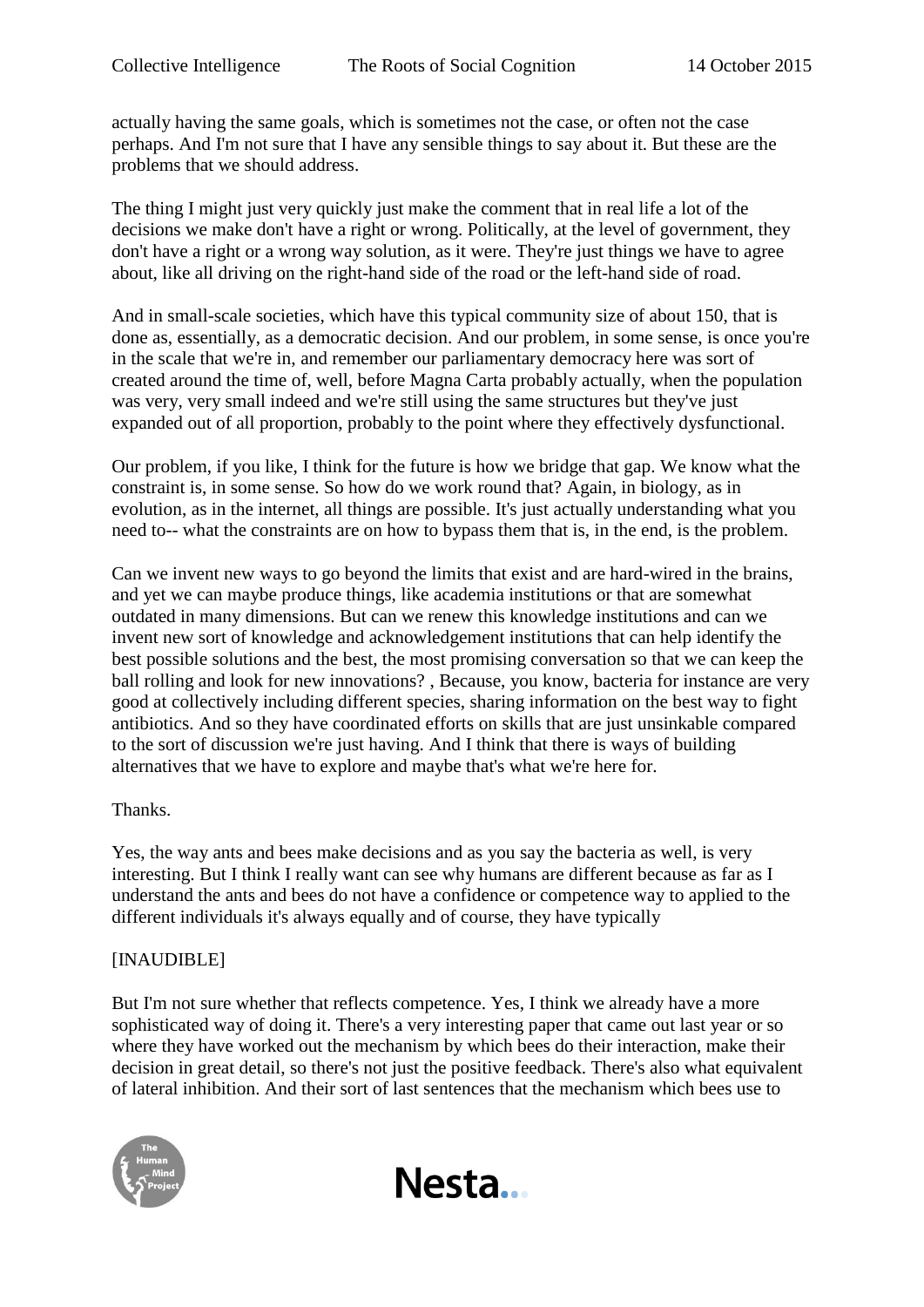make group decisions seems to be identical to the mechanism which the neurons in the mammalian brain interact to make decisions.

So the bees working together can simulate the mammalian brain. So the obvious question then is, if, so in that case, mammalian brains working together, and that includes the humans, should really be able to do something exceedingly exciting. But as you say, we don't quite know what it is.

Robin.

I'll just make two comments, actually. One is, yes. I mean, I agree with you. What some of these lower organisms are capable of doing is amazing. On the other hand, I think my impression is, with my zoological hat on anyway, is that most of the decisions made by bacteria, or by species like ants or bees or the like that have very large communities, is quite rigid in what they do. And the bottom line in the end is, and this may be the trade-off we have, the reason we have big brains is precisely to be very flexible. That's what big brains give you in evolutionary terms.

So my observation might be simply that, well, yes, as yet ants and bacteria haven't built space stations or the works of Shakespeare or all these other things we do. And it's in those kind of cultural things that all these innovations that we've created historically have come to be. I mean, the worry is, there are some quite worrying statistics on this actually because the, the rate at which the world population has increased over the last 10,000 years seems to be driven by the frequency with which new technological discoveries are made. It seems to open a door, which allows the population to increase dramatically. But the rate of discovery is declining. So we're heading for a sort of collision course between increasing population growth and declining ability to create innovative technology to allow us to support bigger things, populations. And that's, you know, we do have to worry.

The other point I might make is, and it bears back actually to the question Chris was asking earlier-- one of the things they've done is model the efficiency of networks, of people in this case, agreeing, effectively agreeing, on some common cultural icon for us to solve a problem. And one of the things that surprised us that came out of that, and it will probably surprise you, may disturb you, is that these networks, communities, are much more efficient if elites arise that control the system. It increases the efficiency of communication and the flow of information around the system and everybody actually does better. Now at the moment we've only done those on a fairly small scale. I mean, our sense of small-scale community system, so we don't know if that scale is up or not.

Again, the problem is, and it seems to happen if in these systems adjust these are agents in an agent-based model doing their thing and just automatically they create these elites. You don't get, you get very highly structured networks. It's not democratic at all. What we don't know is whether that scales up to the big scale because you can see the obvious problem, and again I emphasise nothing in biology comes for free. There's always a downside to it sooner or later. So it's very easy once you have an elite for an elite to control the system for their own purposes for us in the collective good. And the problem may be that an elite works well when it's a small, a very small, scale community because they then have obligations to the members



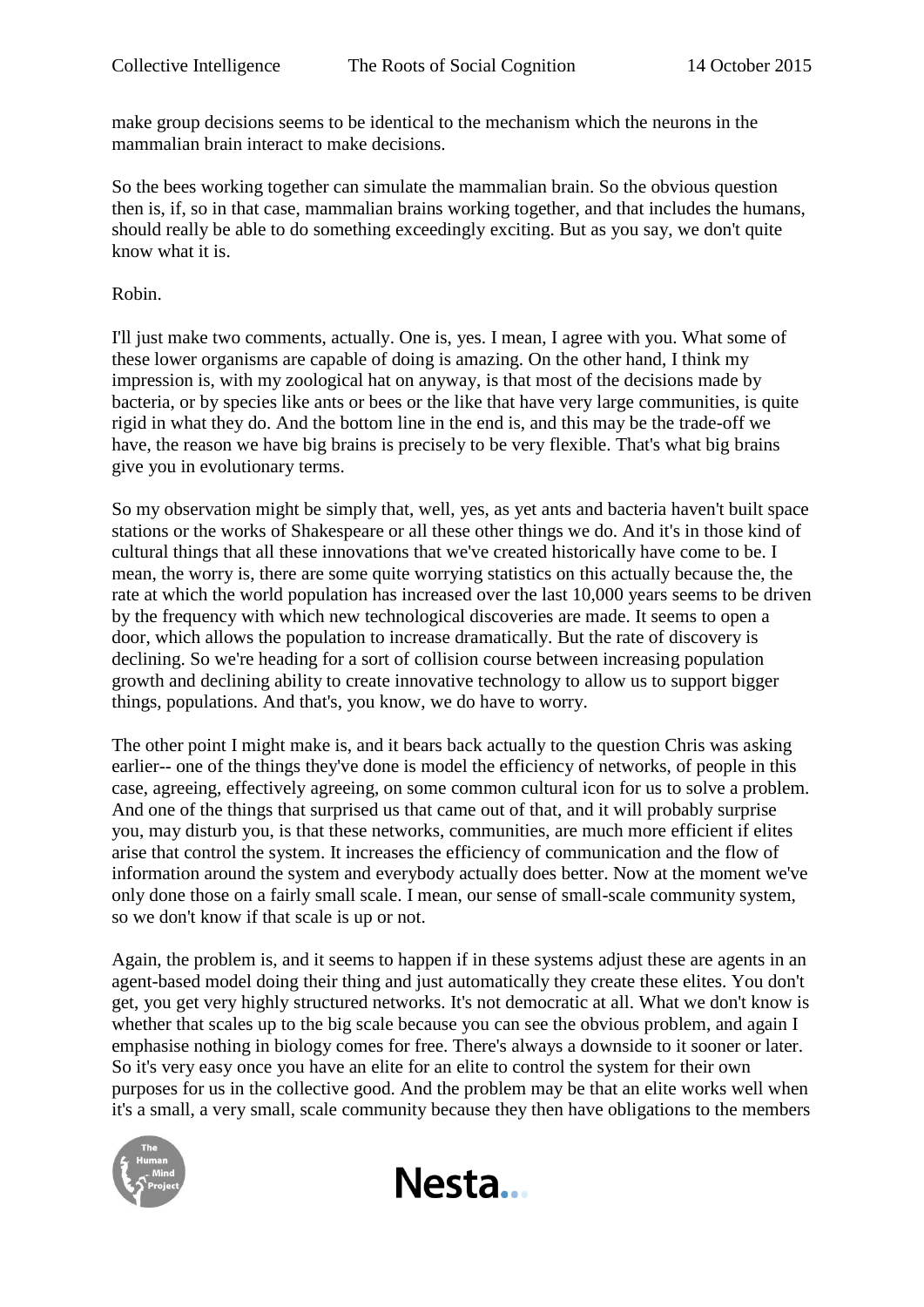of the community and the members kinship obligations them. But once you become unknowns, effectively strangers, you lose that control.

One of the nice examples of that is the Hutterites. So the Hutterites live a communal farming life in the Dakotas mainly in the USA. They've done, they moved from Czechoslovakia somewhere like that in the early part of the 19th century. They insist on splitting their communities, these communal farms. The farm is run as a communal venture right and their decisions are made actually democratically. They insist on splitting the farms once they get to 150 people, which is the smallest size they can really split them at and get two viable farms. They will hive off a group and send them off to create a new daughter farm and off they go.

And the reason they do that is they say you cannot run the system by peer pressure and democratic processes alone once it gets above about 150 to 200 people. In other words, when you say to somebody I really didn't like what you did Saturday night after the barn dance, if it's under 150 people they'll go, oh my goodness, we're terrible, I shan't do it again. If there's more than 200 people, they just go, who cares, that's your problem.

And that I've heard that comment so often in those sorts of contexts with at this hinge point of about 150 people. Suddenly you're into a world of strangers and you don't care anymore. And self-interest then becomes more important. Then how do you create mega communities? Because the same social cohesion as you're 150. And that's the question.

We have two more questions from this side of the room. Yeah.

May I, out of interest, query or probe Colin Blakemore's, I'm sorry, Robin Dunbar's statement that the standard size for a terrorist cell or specialist forces, a special forces unit, is five. My recollection, perhaps faulty was that in the UK Special Air Service, SAS, the standard module is four, or perhaps for a slightly larger or small group, eight, which of course really halves into two fours. You appear to be nodding to this. If you agree, would you think it has anything to do with the conversational cohesion breaking down above four? Because the SAS does seem to pride itself on close-knit cohesion in small group size.

I'm happy with four. All I'm saying is that that inner core, which on the general number pattern will be about five, that seems to be the target operational unit size. I think it actually has much less to do with my guess is and I'm we've not looked at that and I don't know if the special forces have looked at these things very carefully. They may well have done.

But my guess is it's not about what you use language for, in gossiping. It is just being there together constantly so that you just know how the other person thinks. You don't even need to ask how they think. You know what they're going to do then you know how they're going to respond. And this is true even of football clubs this point. pointed out by a number of people you can tell when a Premier League football team is getting on socially and nobody's stolen nobody else's wife or girlfriend at the weekend drinking session, because they play better. They just know, they spend all this time with each other, they just know what each other are going to do. They don't even have to look.



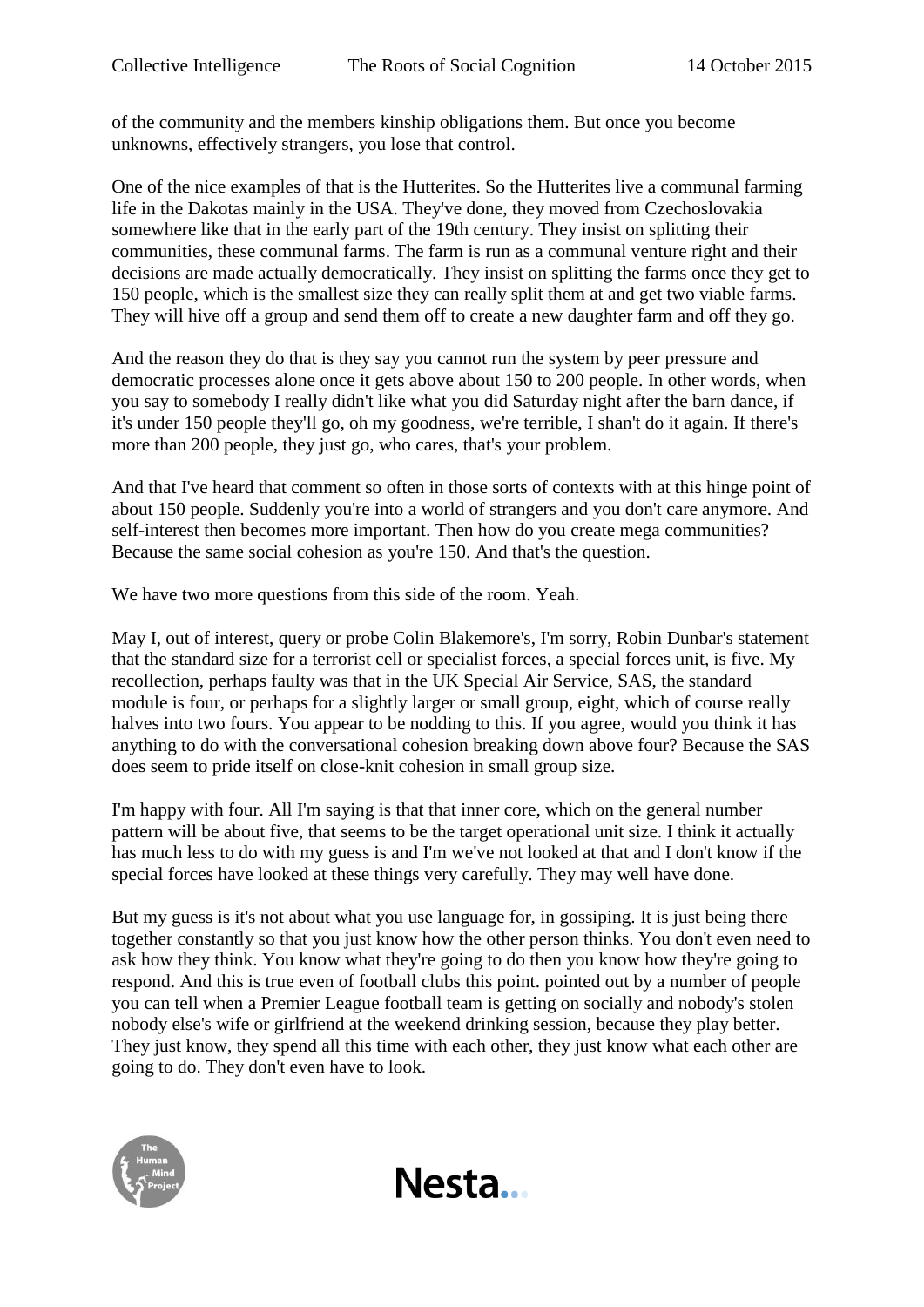And these inner core relationships, the five and 15 layer, seem to be really built round that. Language is much less important for that. It's really just hanging out together doing stuff together and particularly doing physical exercises together, which trigger part of the pharmacological mechanism, which seems to be deeply underpinning the whole of private sociology. In particular, your bonding process and that's the, primarily, the endorphin system.

And doing things like marching or drills or singing or what have you, dancing Does the SAS dance? They should do. Is extremely good at triggering the endorphin system and particularly if you do it in synchrony. So it's just the-- it's providing the opportunity to constantly, constantly reinforcing this deep bonding process. And language is just laid on top of that. Language, I think, because much more important for the outer layers.

Chris. This one that my friends is have done a very interesting simulation of different groups playing various games and they found, at least in these terms, which is to do I suspect with specific interactions rather than just the bonding, that three is a very bad number because you tend to get two versus one and that four is much better than three and two is better than three but three you should avoid.

Time for a very short question. Last question, [? Orestis. ?]

Thank you. So I think that you try to hack into Condorcet's theorem, which says that if you have a pool of people and they're independent of each other, and equally weighted, and all have above chance percentage to make a right decision, the bigger the pool then the more likelihood you have you will get to the right choice. And you say, let's see how we can now hack into that by converting faster to the right decision by seeing who is more likely to provide the right decision and give them more weight. And you suggested that an indication of being likely to give a right answer is speed and reported confidence.

And I thought that was interesting because I always thought that it's, it could be how much information the individual has consumed. And obviously, this is something that we can now monitor with internet. However that alternative creates problems like, who decides what information is good and also problems of privacy although we shouldn't expect that bees have much privacy. But I wonder what you have to say.

I think I mean certainly the idea that people should be weighted on the basis of their competence is clearly sensible. And as you say the problem is how do you, how do you know how competent they are. And at the moment, I mean, either you test them, which usually you don't have any access to that, and confidence is a sort of proxy to this but it's a dangerous proxy. Interestingly, there are some-- but again people, the other members of the group will get some-- you can start to learn whether people are being overconfident or not.

And there is an interesting study of witnesses in trials where a confident witness will tend to be believed by the jury but if at some point he is shown to be wrong then it now goes against him. So you can very rapidly switch from accepting that someone is competent because of their confidence to decide to knowing they're overconfident and you shouldn't trust them. But there have to be mechanisms for enabling us to sort of make the switch, if necessary. But I have no idea, it'd be interesting, I mean there are interesting techniques developed on the